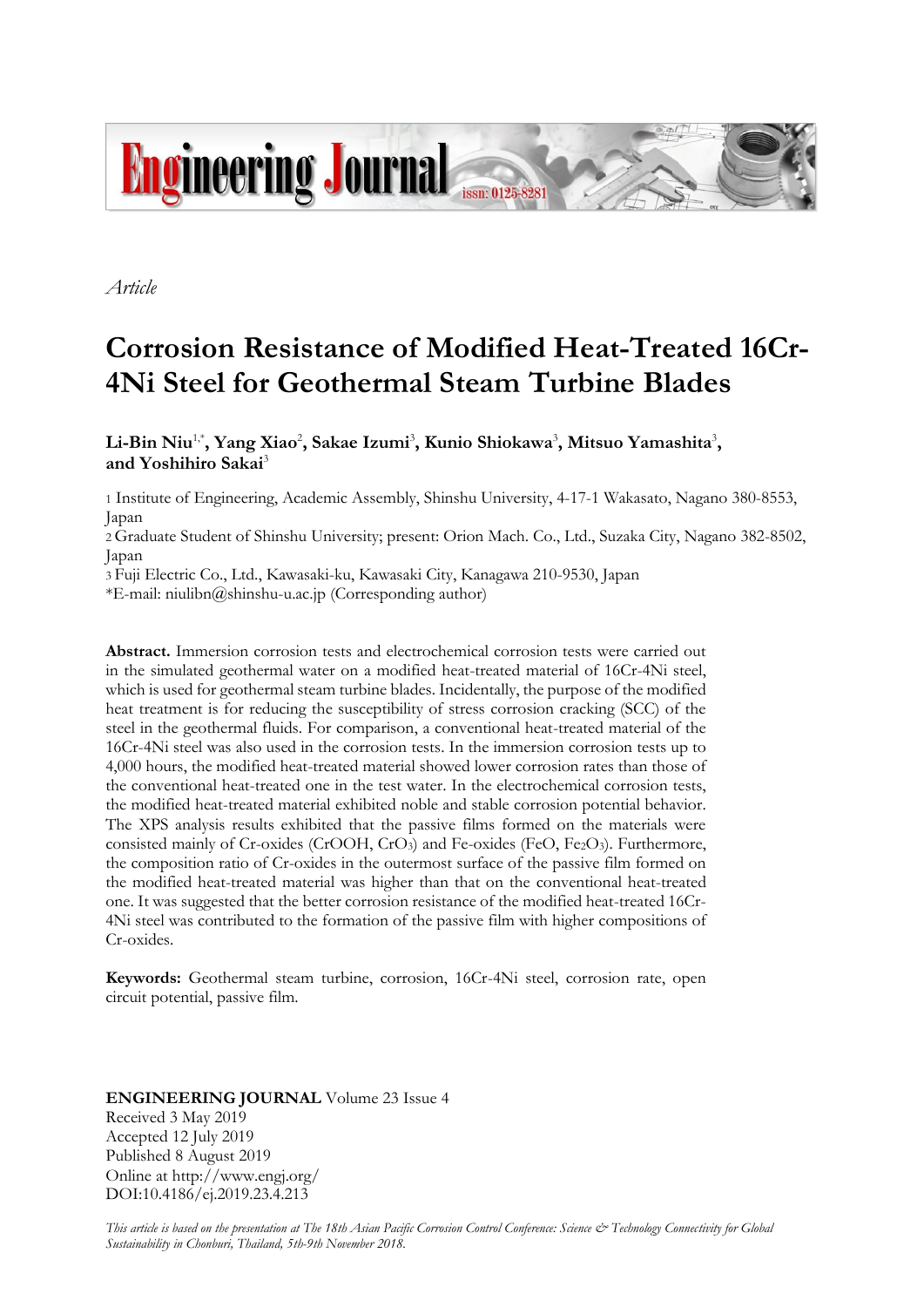## **1. Introduction**

In geothermal power plants, the equipment materials are easily subject to general corrosion, pitting corrosion, stress corrosion cracking (SCC) and so on, due to large amounts of corrosive chemicals such as carbon dioxide (CO<sub>2</sub>), chloride (Cl·) and sulfate (SO<sub>4</sub><sup>2</sup>) contained in the geothermal fluids [1]. Therefore, evaluation on the corrosion behavior of the components is one of the important subjects [2, 3, 4]. In order to improve the reliability and economic efficiency of geothermal power plants, various surface modifications for enhancing the corrosion resistance and the appropriate selection of equipment materials and so on are being carried out [5, 6].

Even in the steam turbine environments of fossil and nuclear power plants, where the concentration of corrosive chemicals is extremely low, the steam turbine materials also experience pitting corrosion and subsequent SCC [7, 8, 9, 10, 11]. 13Cr and 12Cr martensitic stainless steels have been widely used as blade materials for steam turbines of fossil and nuclear power plants. However, the embrittlement has been one of the subjects of the steels. It has been reported that the sensitivity to embrittlement of the 13Cr martensitic stainless steels increases by tempering in the temperature range 400 - 575°C with a maximum at 550°C, while it decreases with further increases in tempering temperatures [12]. SCC susceptibility of the 13Cr martensitic stainless steels has also been evaluated in corrosive environments. Ozaki *et al*. [13] have reported that the SCC susceptibility increases with increasing hardness of the steels. They have also reported that the nickel containing 13Cr martensitic stainless steels tempered at lower temperatures showed higher hardness but their SCC susceptibility increased [14, 15]. It was therefore suggested that high temperature tempering is effective to lower the SCC susceptibility of the steels [15].

On the other hand, 16Cr-4Ni (also called 17-4PH) precipitation hardening stainless steels have also been used as the steam turbine blade materials for power plants because of their balanced combination of good mechanical properties and adequate corrosion resistance [16, 17]. For the same reason, the 16Cr-4Ni steels have also been used for geothermal steam turbine blades. Sakai *et al*. [2] have conducted SCC tests and corrosion fatigue tests on the 16Cr-4Ni precipitation hardening stainless steels with different heat treatments. It has been reported that a modified heat-treated material of the 16Cr-4Ni steels has not only higher Charpy absorbed energy but also higher SCC resistance and higher corrosion fatigue strength in the simulated geothermal fluids [2]. It has been expected that the modified heat treatment should be the suitable condition for the 16Cr-4Ni steels for geothermal steam turbine blades. However, the knowledge about the corrosion resistance of the modified heat-treated 16Cr-4Ni steel has not been obtained yet sufficiently.

In this study, immersion corrosion tests and electrochemical corrosion tests were carried out in the simulated geothermal water on the modified heat-treated 16Cr-4Ni steel, which is used for geothermal steam turbine blades. For comparison, a conventional heat-treated material of the steel was also used in the corrosion tests. The corrosion resistance of the modified heat-treated 16Cr-4Ni steel was evaluated based on the corrosion test results and on the characteristics of the passive film formed on the specimen surfaces.

## **2. Experimental**

#### **2.1. Materials and Specimens**

The chemical composition of the 16Cr-4Ni steel (17-4PH precipitation hardened stainless steel) used in this work is given in Table 1. The modified heat treatment for reducing the SCC susceptibility was performed on the materials for steam turbine blades of geothermal power plants. After solution treatment at 1038°C, the materials were subjected to two-steps tempering treatments at 835°C for 1 hour and then at 620°C for 3 hours. The modified heat-treated material is simply named "D2" in the present work. For comparison, conventional heat-treated materials of the 16Cr-4Ni steel (named "D1"), which are used for the steam turbine blades of fossil and nuclear power plants, were also used. Table 2 shows the two kinds of heat treatment. The Vickers hardness of the heat-treated materials D2 and D1 are HV413 and HV437, respectively. It has been reported that the modified heat-treated material D2 with lower hardness has higher SCC resistance than the conventional heat-treated material D1 [2].

The specimens with a size of  $40 \times 15 \times 2$  mm<sup>3</sup> were cut from the heat-treated virgin materials for steam turbine blades, and were abraded using 150-800 grit emery papers. Prior to corrosion testing, the specimens were degreased with acetone and rinsed with pure water.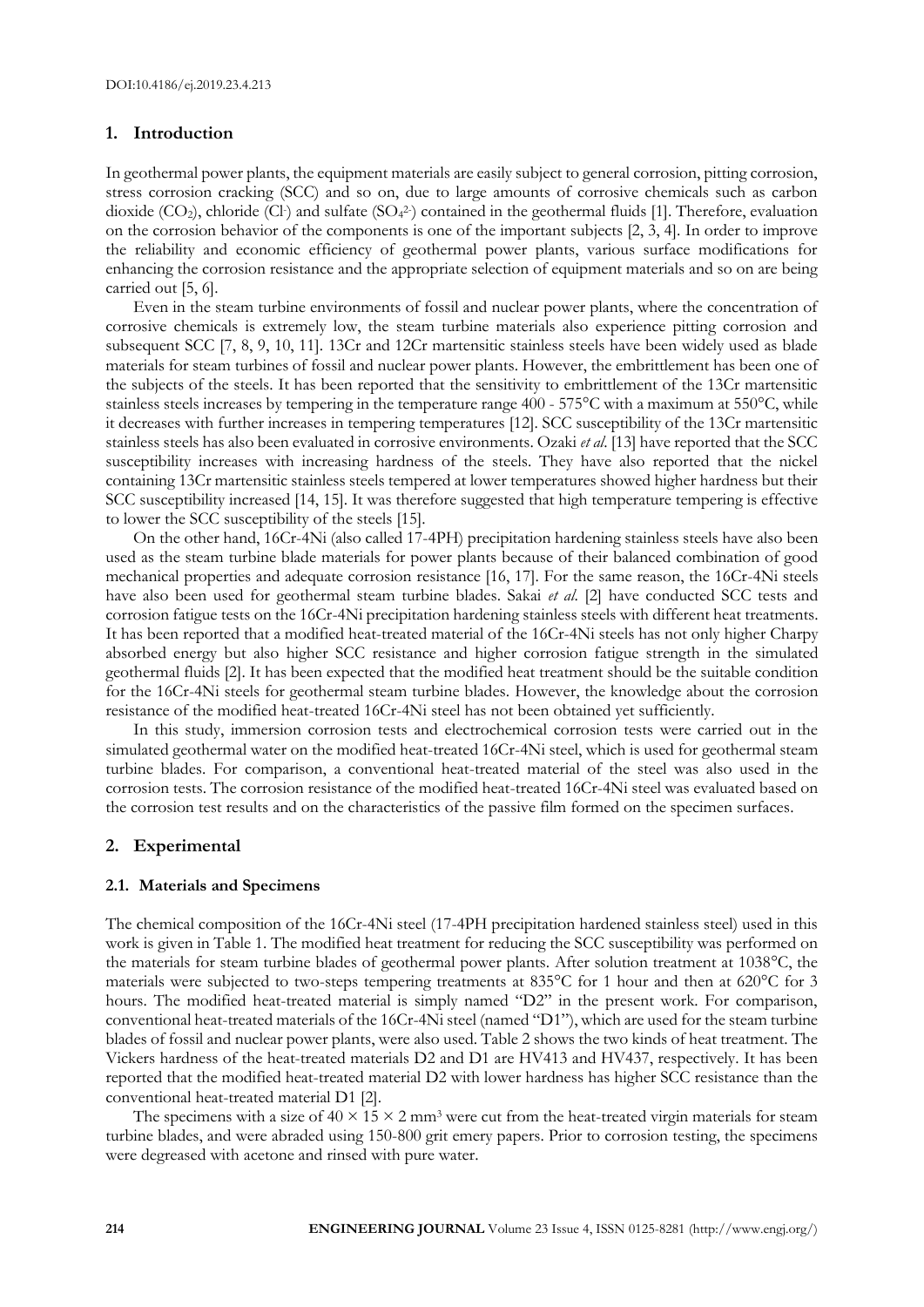|       |                   |      |       |       |      |       |      |      | lmass%l     |
|-------|-------------------|------|-------|-------|------|-------|------|------|-------------|
|       | $\mathbf{C}$<br>◡ | Mn   | D     |       | Ni   | Cr    | Mo   | Cu   | $F_{\rm P}$ |
| 0.038 | 0.27              | 0.36 | 0.014 | 0.001 | 4.32 | 15.61 | 0.08 | 3.10 | Bal.        |

Table 1. Chemical composition of 16Cr-4Ni steel.

Table 2. Heat treatment of the materials used in corrosion tests.

| Material       | (Modified heat treatment)                                                                                 | (Conventional heat treatment)                                               |
|----------------|-----------------------------------------------------------------------------------------------------------|-----------------------------------------------------------------------------|
| Heat treatment | $1038^{\circ}$ C × 1 hour AC<br>$835^{\circ}$ C $\times$ 1 hour AC<br>$620^{\circ}$ C $\times$ 3 hours AC | $1038\textdegree C \times 1$ hour AC<br>$580^{\circ}$ C $\times$ 3 hours AC |

AC: Air Cooling

Table 3. Quality of the test water.

|            | Corrosive impurities |                 | Electric               |      | DO  | Temp.              |
|------------|----------------------|-----------------|------------------------|------|-----|--------------------|
| $Cl-[ppm]$ | $SO_4^2$ - [ppm]     | CO <sub>2</sub> | conductivity<br>[mS/m] | pH   | ppm | $\Gamma^{\circ}$ C |
| 10,000     | 50                   | Bubbling        | 2.68                   | 5.05 |     | 90                 |

# **2.2. Test Water**

Geothermal fluids are generally accompanied by the non-condensable gases such as  $CO<sub>2</sub>$ , hydrogen sulphide  $(H<sub>2</sub>S)$ , etc., and the dissolved corrosive impurities such as Cl,  $SO<sub>4</sub><sup>2</sup>$ , etc. [2]. The quality and the temperature of geothermal fluids vary from site to site. In this work, considering the equipment materials in the severe corrosive phase transition zone (PTZ) of geothermal steam turbines, an accelerated corrosive environment of the geothermal water was simulated as the test water. As shown in Table 3, the test water was prepared from ion-exchanged pure water by adding the impurity ions of 10,000 ppm Cl- and 50 ppm SO<sub>4</sub><sup>2</sup>, and by continuously bubbling  $CO<sub>2</sub>$  gas into the water before and during test. In addition, the Cl- and  $SO<sub>4</sub><sup>2</sup>$  were added as NaCl and Na2SO4, respectively. The temperature of the test water was 90°C.

#### **2.3. Immersion Corrosion Test**

Using a water-loop type corrosion test equipment, immersion tests were carried out on the D2 and D1 specimens in the test water. The immersion times were 500 hours, 2,000 hours and the longest of 4,000 hours. Two specimens were used for the same immersion test condition.

After immersion tests, the specimens were observed with a digital camera and an optical microscope (OM). After that, descaling of the films formed on the specimens in the test water was performed, and the corrosion rates of the specimens were calculated from the following Eq. (1) [18]. In addition, the descaling was performed by electrolytic removal in a 10% di-ammonium hydrogen citrate aqueous solution for 1 hour, using a platinum electrode as a counter electrode at a current density of 0.14 A/cm<sup>2</sup> .

$$
\dot{W} = \frac{\Delta W}{S \cdot \Delta t} = \frac{(W_1 - W_2 - b)}{S \cdot \Delta t}
$$
\n(1)

where,

 $\dot{W}$  [mdd; mg  $\cdot$  dm<sup>-2</sup>  $\cdot$  day<sup>-1</sup>]: corrosion rate Δ*W* [mg]: corrosion amount *W*<sub>1</sub> [mg]: specimen mass before test  $W_2$  [mg]: specimen mass after descaling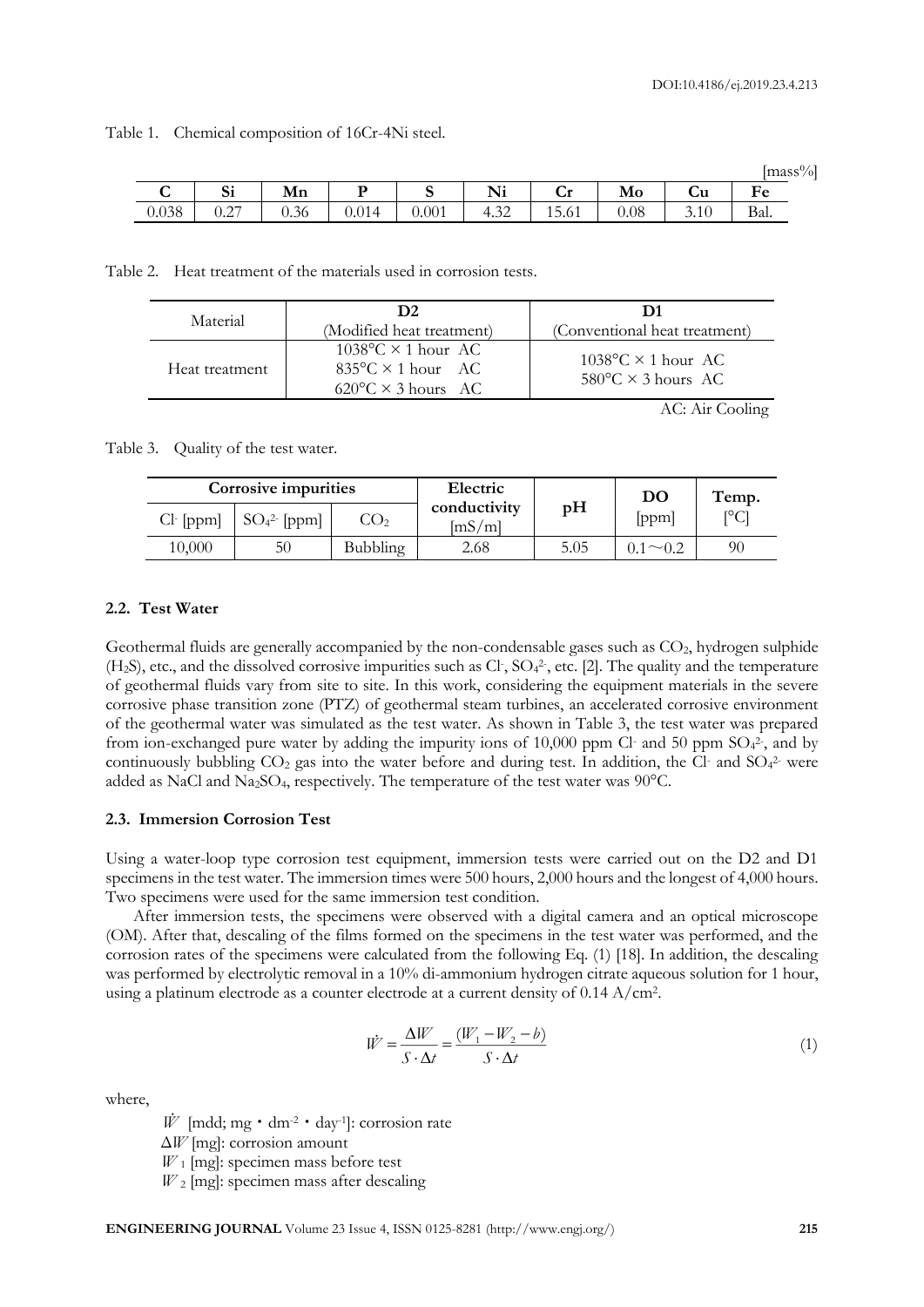*S* [dm<sup>2</sup>]: surface area of a specimen Δ*t* [day]: immersion time *b* [mg]: blank correction for the loss due to descaling

# **2.4. Electrochemical Corrosion Test and Analysis of Specimen Surface**

Open circuit potential (OCP) measurements were conducted using a potentiostat with three electrodes: a working electrode of the specimen, a platinum counter electrode, and a saturated KCl-Ag/AgCl reference electrode. The OCP of each specimen in the test water was continuously measured for 20 hours.

After OCP measurements, the specimen surfaces were observed with a scanning electron microscope (SEM). The films formed on the specimens in the test water were analyzed by X-ray photoelectron spectroscopy (XPS). The XPS analyses were carried out using monochromatic Al-Kα radiations at 1486.92 eV. To calculate the compositions of the films, calibration of the XPS spectra was performed with reference to the peak area and the intensity factor σ of the elements:  $\sigma$ (Fe2p3/2) = 10.82,  $\sigma$ (Cr2p3/2) = 7.69, σ(Ni2p3/2) = 14.61, and σ(O1s) = 2.93. The compositions of the films formed were identified through wave form analysis with reference to standard XPS peak data [19].

## **3. Results and Discussion**

## **3.1. Corrosion Rate**

As examples, the appearances of the 4,000 hours immersed specimens and those after descaling are shown in Fig. 1. Both of the two specimens of D1 and D2 showed ocher color after the 4,000 hours immersion tests, while they exhibited still metallic luster with no obvious corrosion on the surfaces after descaling. It was confirmed that even in the present test water with the added large amount of corrosive impurities both the two heat-treated materials of the 16Cr-4Ni steel have adequate corrosion resistance.

As mentioned above, for each heat-treated steel two specimens were used in the corrosion test for the same immersion time. It is necessary to note additionally that it should be desirable to set the number of specimens to 3 or more at each immersion time to improve statistical significance [20]. In the present work, the tendency of corrosion resistance up to 4,000 hours was investigated with a small number of specimens. The corrosion rates of the specimens in the test water were listed in Table 4. The average corrosion rates are plotted in Fig. 2. As shown in this figure, the D2 specimens with the modified heat treatment showed higher corrosion rates up to 2,000 hours immersion tests. However, their corrosion rates showed a decreasing tendency, which was different with those of the D1 specimens. Furthermore, the average corrosion rate of the D2 specimens immersed up to 4,000 hours showed a smaller value than that of the D1 specimens. It is therefore considered that the modified heat-treated material has better corrosion resistance for a longer service term than the conventional heat-treated one of the 16Cr-4Ni steel.



Fig. 1. Appearances of the 4,000 hours immersed specimens and those after descaling.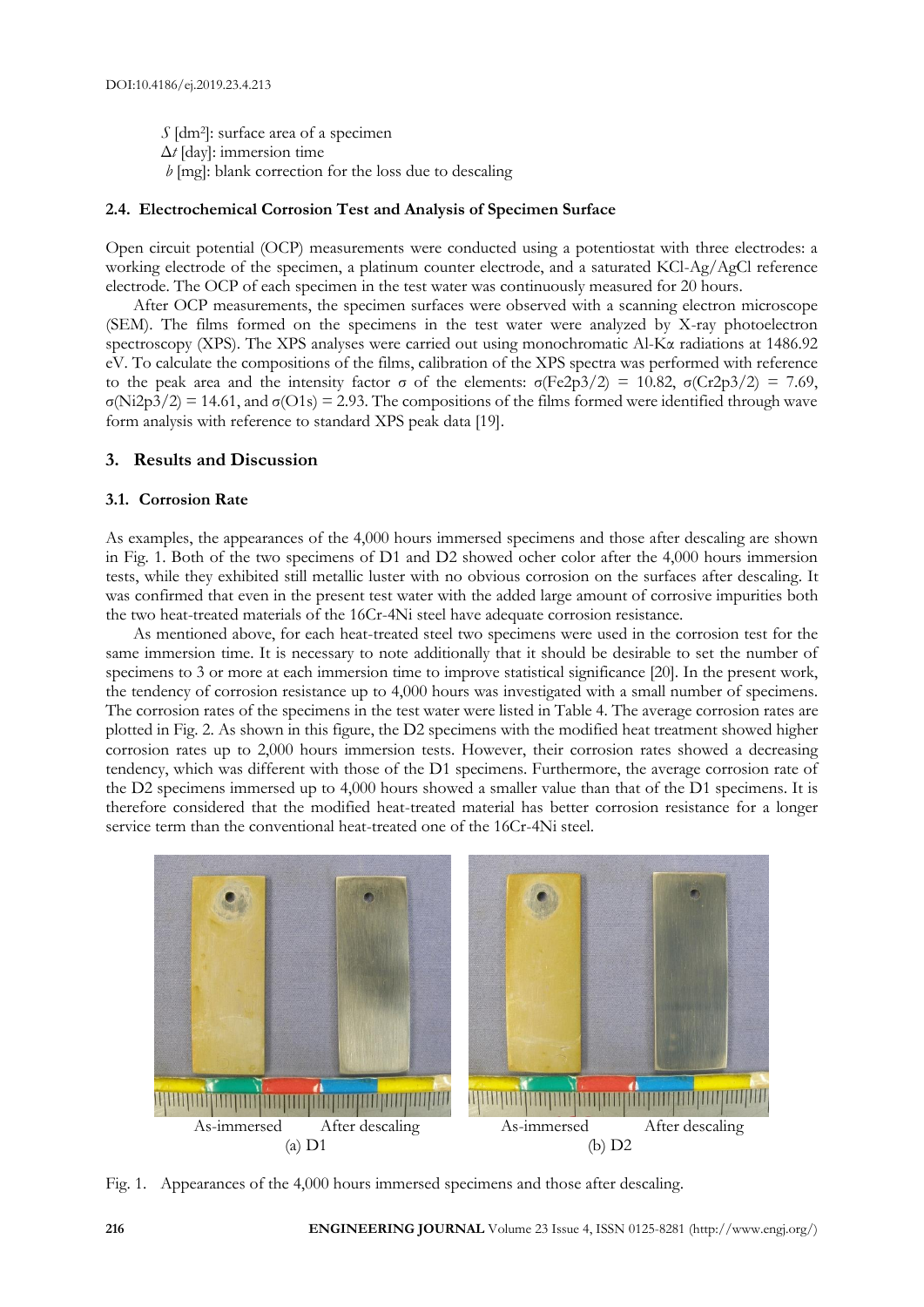[mdd]

| Material                                            | Specimen                                  | 500 hours | 2,000 hours                  | 4,000 hours |  |
|-----------------------------------------------------|-------------------------------------------|-----------|------------------------------|-------------|--|
|                                                     | No.1                                      | 0.01915   |                              |             |  |
|                                                     | No.2                                      | 0.03268   |                              |             |  |
|                                                     | No.3                                      |           | 0.05014                      |             |  |
| D <sub>1</sub>                                      | No.4                                      |           | 0.02085                      |             |  |
|                                                     | No.5                                      |           |                              | 0.05465     |  |
|                                                     | No.6                                      |           |                              | 0.07535     |  |
|                                                     | Average                                   | 0.02592   | 0.03549                      | 0.06500     |  |
|                                                     | No.1                                      | 0.09127   |                              |             |  |
|                                                     | No.2                                      | 0.02147   |                              |             |  |
|                                                     | No.3                                      |           | 0.05352                      |             |  |
| D2                                                  | No.4                                      |           | 0.03268                      |             |  |
|                                                     | No.5                                      |           |                              | 0.04113     |  |
|                                                     | No.6                                      |           |                              | 0.03465     |  |
|                                                     | Average                                   | 0.05634   | 0.04310                      | 0.03789     |  |
| 0.08<br>Corrosion rate, mdd<br>0.06<br>0.04<br>0.02 | $-D1$<br>$\overline{\triangle}$<br>Э<br>A | D2        |                              |             |  |
| $\mathbf{0}$                                        | 1000<br>$\overline{0}$                    | 2000      | 3000<br>Imersion time, hours | 4000        |  |

Table 4. Corrosion rates of the specimens in immersion tests.

Fig. 2. Average corrosion rate of the specimens in the simulated geothermal water.

# **3.2. Corrosion Potential and Passive Film**

Figure 3 shows the time variations of OCP (open circuit potential) of the D1 and D2 specimens in the test water. In the first few hours after the start of test, the two specimens showed almost the same values with a rising trend. However, from about 4 hours after the start of test and until the 20 hours measurement, the D2 specimen with the modified heat treatment exhibited stable and higher potentials than those of the D1 specimen with conventional heat treatment. It is considered that the specimen of D2 has better corrosion resistance than that of D1 in the simulated geothermal water. This behavior agrees with the above result obtained in the 4,000 hours immersion test.

The SEM images showing the surfaces of the specimens after 20 hours OCP measurements are given in Fig. 4. Compared with the specimen of D2, many large pits were clearly observed on that of D1. This result indicates that pitting corrosion occurred difficulty on the modified heat-treated material in the simulated geothermal water. It is assumed that the better corrosion resistance of the modified heat-treated material is related to the passive film formed in the test water.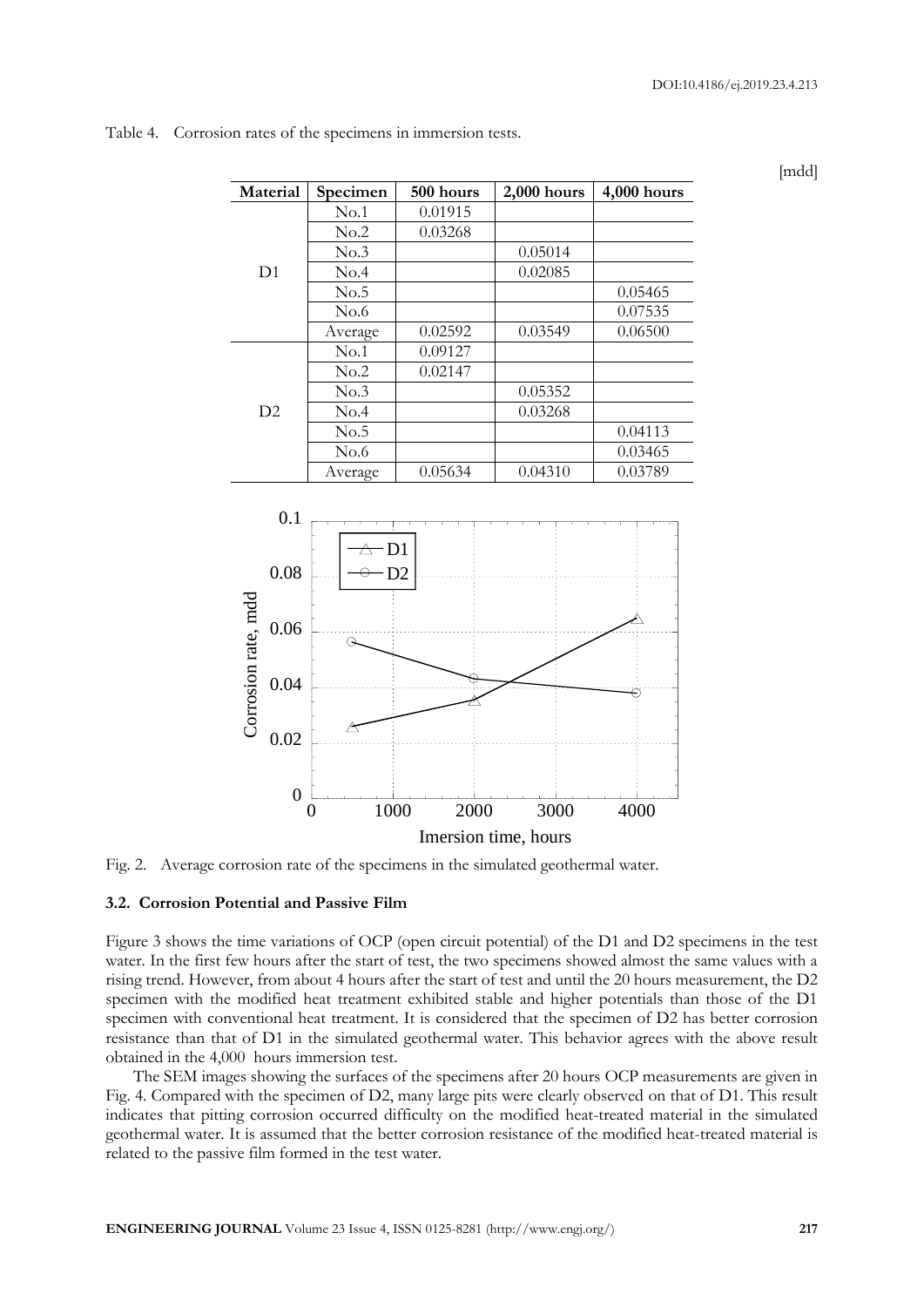

Fig. 3. Time variations of OCP of the D1 and D2 specimens in the test water.



Fig. 4. SEM images showing the surfaces of the specimens after 20 hours OCP measurements.

The passive films formed on the two specimens in the 20 hours OCP measurements were investigated with XPS. From the peaks of cations appeared on the recorded XPS signals, the compositions of the passive films were analyzed. From the analysis results, it was confirmed that the films formed on the specimens of D1 and D2 consisted of Cr, CrOOH, CrO<sub>3</sub>, Fe, FeO, Fe<sub>2</sub>O<sub>3</sub> and a little amount of Cu and CuO. Furthermore, only in the film formed on the D1 specimen a little amount of Ni and Ni(OH)<sub>2</sub> was detected. As an example, Fig. 5 shows the peak fitting of the recorded signals of Fe2p<sub>3/2</sub>, Cr2p<sub>3/2</sub>, Ni2p<sub>3/2</sub> and Cu2p<sub>3/2</sub> in the film formed on the D1 specimen in the 20 hours OCP measurement. The depth profiles of the films formed on the specimens of D1 and D2 are shown in Fig. 6. It can be observed that the composition ratio of Cr-oxides (CrOOH, CrO3) in the outermost surface of the passive film of the D2 specimen was higher than that on the D1 specimen. This should be the reason why the specimen of D2 has better corrosion resistance than that of D1 in the simulated geothermal water.

Ishii *et al.* [21] have suggested that the Cu added in ferritic stainless steels promotes the enrichment of Cr concentration of passive films and reduces the anodic reactions. It is therefore considered that the formation of Cr-enriched passive films was promoted by the 3.10 mass% Cu added in the 16Cr-4Ni steel. However, it has been also reported that the precipitation of Cu particles deteriorates the corrosion resistance of the stainless steels [21]. It is well known that the improvement in strength of the precipitation hardening martensitic stainless steels contributes to the precipitation of Cu particles in the martensite matrix during aging treatments [16, 22]. In other words, the Cu particles in the precipitation hardening martensitic stainless steels have not only the strengthening effect but also the demerit of deteriorating corrosion resistance. In this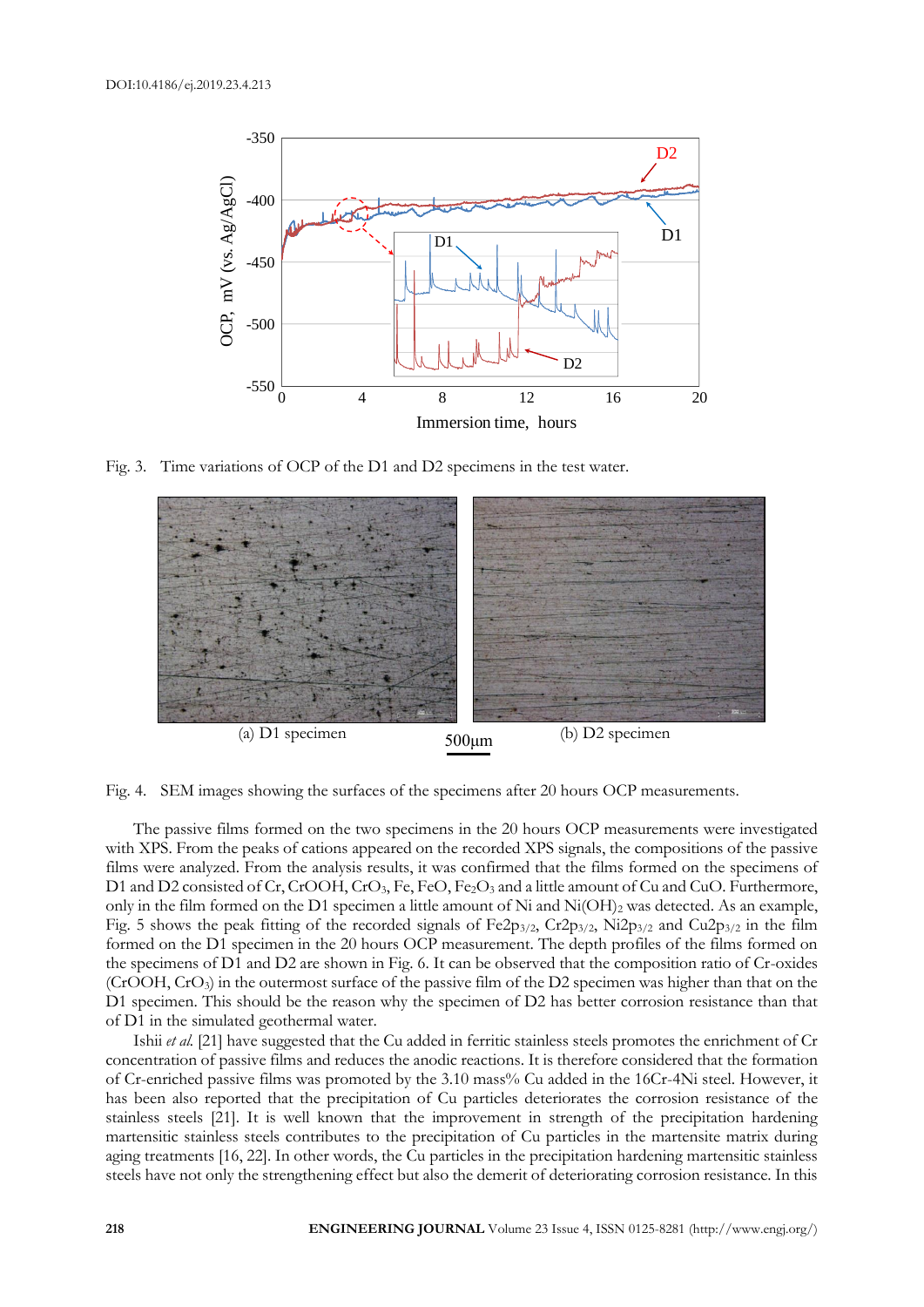work, it is considered that the deteriorated corrosion resistance of the D1 specimen was due to the Cu particles precipitated by tempering at 580°C for 3 hours. On the other hand, Viswanathan *et al*. [16] have found that during aging at temperatures close to 600°C, a certain amount of austenite formed at lath boundaries in the 17-4PH stainless steel. It has been reported that the reverted austenite drew more and more Cu from the martensite laths as the solubility of Cu in austenite is much higher, so that the martensite laths became depleted in Cu [16]. For this reason, in this work it is presumed that a relatively small amount of Cu particles formed in the D2 material during the two-steps tempering treatments at the temperatures higher than 600°C, so that the material showed better corrosion resistance in the test water. For the same reason, it is assumed that the Ni in the martensite laths decreased by the two-steps tempering treatments at the higher temperatures, so that no Ni-oxides was detected in the passive film formed on the D2 specimen [23, 24].



Fig. 5. Peak fitting of the recorded signals of  $Fe2p_{3/2}$ ,  $Cr2p_{3/2}$ ,  $Ni2p_{3/2}$  and  $Cu2p_{3/2}$  in the film formed on the D1 specimen in the 20 hours OCP measurement.



Fig. 6. Depth profiles of the films formed on the specimens of D1 and D2 in the 20 hours OCP s of the films formed on the specimens of  $D1$  and  $D2$ measurement.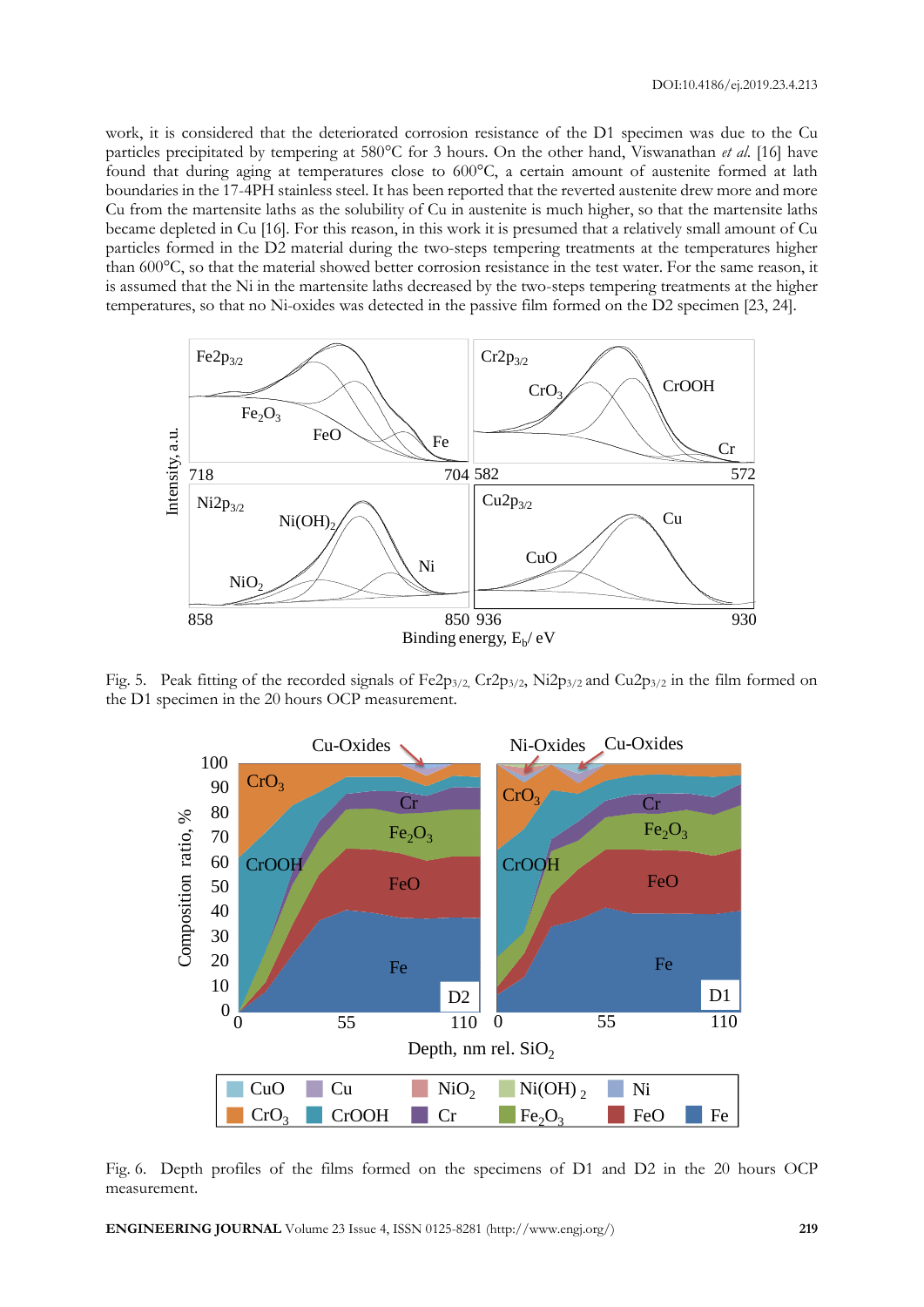#### **4. Summary**

In immersion corrosion tests up to 4,000 hours, the modified heat-treated material of 16Cr-4Ni steel in the simulated geothermal water showed lower corrosion rates than those of the conventional heat-treated one. In the electrochemical corrosion tests, the modified heat-treated material exhibited noble and stable corrosion potential behavior. It is suggested that the modified heat-treated material has better corrosion resistance for a longer service term than the conventional heat-treated one.

From the XPS analysis results, it was made clear that the passive films formed on the specimens in the simulated geothermal water were consisted mainly of Cr-oxides (CrOOH, CrO<sub>3</sub>) and Fe-oxides (FeO, Fe<sub>2</sub>O<sub>3</sub>). Moreover, the composition ratio of Cr-oxides in the outermost surface of the passive film formed on the modified heat-treated material was higher than that on the conventional heat-treated one. It is assumed that the better corrosion resistance of the modified heat-treated material is related to the formation behavior of the Cr-enriched passive film.

## **References**

- [1] Y. Sakai, M. Yamashita, K. Shiokawa, L.-B. Niu, M. Kobayashi, and H. Takaku, "SCC growth behavior of materials for geothermal steam turbine," *Zairyo-to-Kankyo*, vol. 53, no. 3, pp. 143-148, 2004.
- [2] Y. Sakai, M. Yamashita, K. Shiokawa, L.-B. Niu, M. Kobayashi, and H. Takaku, "Corrosion resistance of materials for geothermal steam turbines," in *Proc. ICOPE-03*, Kobe, Japan, 2003, pp. 3-297 - 3-302.
- [3] H. Takaku, L.-B. Niu, H. Kawanishi, N. Takamura, K. Monma, Y. Sakai, M. Yamashita, and K. Shiokawa, "Corrosion behavior of steam turbine materials for geothermal power plants," in *Proc. 14ICPWS*, Kyoto, Japan, 2004, pp. 718 - 723.
- [4] Y. Sakai, M. Y. Yamashita, and M. Sakada, "Geothermal steam turbines with high efficiency, high reliability blades," *Geotherm. Res. Counc. Trans.*, vol. 24, pp. 521-526, 2000.
- [5] H. Kato, K. Shiokawa, and Y. Sakai, "Characteristic evaluation of erosion and corrosion resistance of coating materials for geothermal steam turbine," *Turbomachinery*, vol. 30, pp. 599-606, 2004.
- [6] L.-B. Niu, H. Ishitake, S. Izumi, K. Shiokawa, M. Yamashita, and Y. Sakai, "Stress corrosion cracking behavior of hardening-treated 13Cr stainless steel," *IOP Conf. Ser.: Mater. Sci. and Eng.*, vol. 317, p. 012073, 2018.
- [7] O. Jonas, "Steam turbine corrosion," *Mater. Perform.*, vol. 24, pp. 9-18, 1985.
- [8] O. Jonas and L. Machemer, "Steam turbine corrosion and deposits problems and solutions," in *Proc. 37th Turbomachinery Symposium*, Houston, USA, 2008, pp. 211-228.
- [9] C. W. Sun, R. Hui, W. Qiu, and S. Yick, "Progress in corrosion resistant materials for supercritical water reactors," *Corros. Sci.*, vol. 51, pp. 2508-2523, 2009.
- [10] S. Roychowdhuy, V. Kain, M. Gupta, and R. C. Prasad, "IGSCC crack growth in simulated BWR environment – effect of nitrogen content in non-sensitised and warm rolled austenitic stainless steel," *Corros. Sci.*, vol. 53, pp. 1120-1129, 2011.
- [11] F. Meng, Z. Lu, T. Shoji, J. Wang, E. Han, and W. Ke, "Stress corrosion cracking of uni-directionally cold worked 316NG stainless steel in simulated PWR primary water with various dissolved hydrogen concentrations," *Corros. Sci.*, vol. 53, pp. 2558-2565, 2011.
- [12] G. V. Prabhu Gaunkar, A. M. Huntz, and P. Lacombe, "Role of carbon in embrittlement phenomena of tempered martensitic 12Cr-0.15%C steel," *Met. Sci.*, vol. 14, pp. 241-252, 1980.
- [13] T. Ozaki and Y. Ishikawa, "Stress corrosion cracking susceptibility and cracking criteria of 13Cr martensitic stainless steels in neutral chloride solution at room temperature," *Tetsu-to-Hagane*, vol. 75, pp. 1201-1208, 1989.
- [14] T. Ozaki and Y. Ishikawa, "Stress corrosion cracking in high temperature-high purity water and selective corrosion of nickel-bearing 13Cr stainless steels," *J. Jpn. Inst. Met.*, vol. 52, pp. 852-858, 1988.
- [15] T. Ozaki and Y. Ishikawa, "Stress corrosion cracking of nickel containing 13Cr stainless steels in high temperature-high purity water," *Boshoku Gijutsu*, vol. 38, pp. 148-154, 1989.
- [16] U. K. Viswanathan, S. Banerjee, and R. Krishnan, "Effects of aging on the microstructure of 17-4 PH stainless steel," *Mater. Sci. Eng.*, vol. A104, pp.181-189, 1998.
- [17] M. Murayama, Y. Katayama, and K. Hono, "Microstructural evolution in a 17-4PH stainless steel after aging at 400°C," *Metall. Mater. Trans.*, vol. 30A, pp. 345-353, 1999.